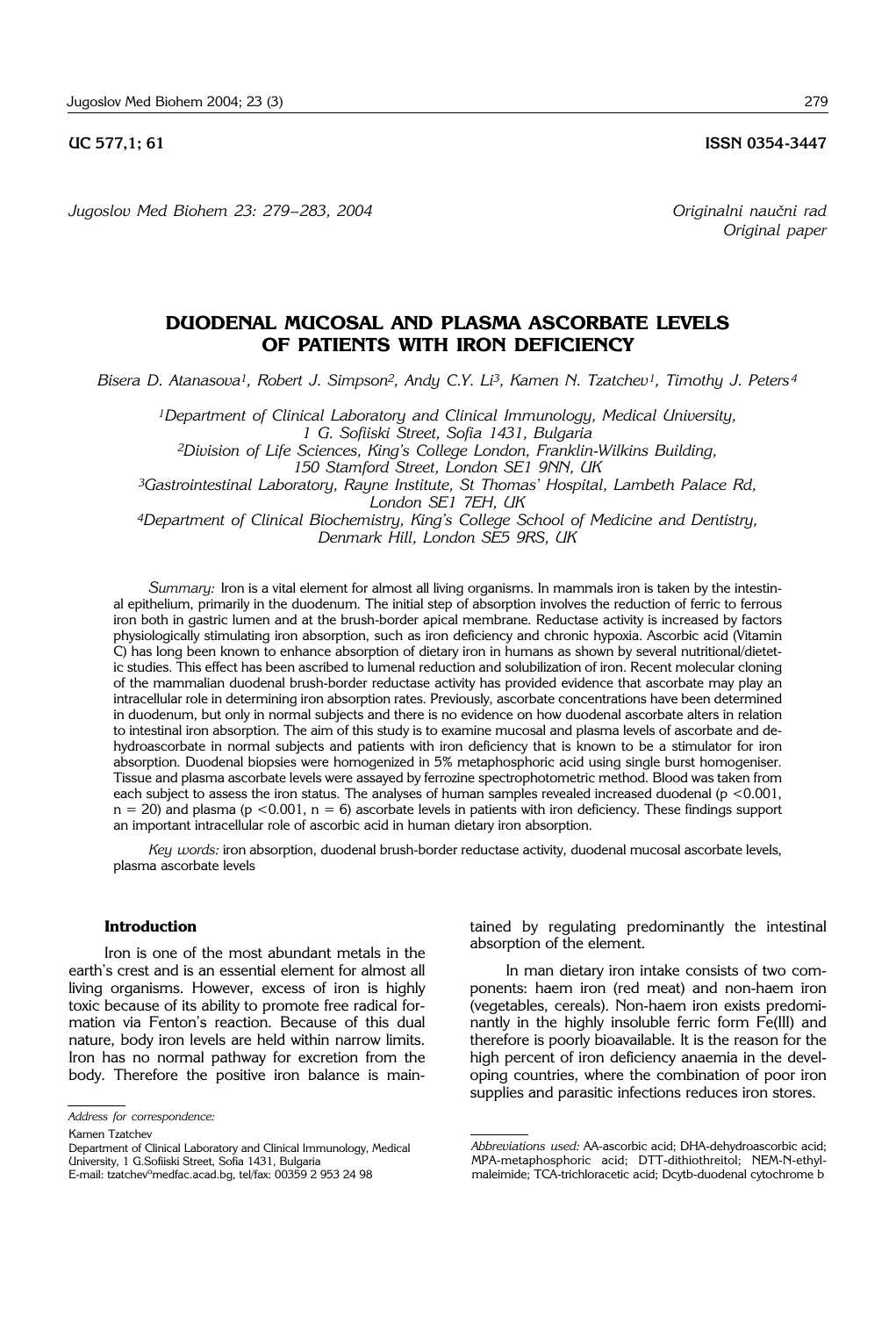Non-haem iron is absorbed early in the duodenum, where the low pH favours the solubility of iron. Low molecular iron complexes and Fe<sup>2+</sup> are well absorbed. Iron absorption occurs mainly in the proximal intestine with the maximal rate in the duodenum and the lowest in the ileum (1).

It is now known that ferrous iron is transported across the apical membrane of the duodenal cell by a divalent metal transporter (DMT1), also called Nramp2 (2). DMT1 must be presented with the ferrous form of the metal and the ability of intestine to take up ferric iron is attributed to the presence of a reductase activity. The duodenal ferri-reducing activity displays adaptive response to iron status; it is increased by physiological stimuli of iron absorption such as chronic hypoxia and iron deficiency (3). In addition it is found that the activity has a profile in the small intestine, similar to that of iron absorption-highest in the duodenum and lowest in the ileum.

The gene, responsible for duodenal reducing activity, Dcytb (duodenal cytochrome b) was identified with a subtractive cloning strategy (4). Identification of the protein sequence revealed that Dcytb is homologous to cytochrome b561 (41% identical, 54% similar). Cytb561 acts as a transmembrane electron shuttle between the cytoplasm (using cytoplasmic ascorbate as an electron donor) and the inside of chromaffin adrenal granules, where the electron is accepted by semi-dehydroascorbic acid (5). Putative binding sites for the cytb561 (AA semi-DHA) are conserved in Dcytb, suggesting that Dcytb might react with these compounds.

The aim of the present study is to determine if duodenal and plasma ascorbate levels in man are altered in iron deficiency that is known to be a stimulator of iron absorption.

### **Material and Methods**

#### *AA and DHA assay*

A spectrophotometric assay for determination of ascorbic and dehydroascorbic acid in human tissues was used. The spectrophotometric determination is modified from an assay described by Kampfenkel (6) and based on the reduction of  $Fe^{3+}$  to  $Fe^{2+}$  by ascorbic acid and spectrophotometric detection of Fe2+ complexed with Ferrozine. Dehydroascorbic acid was reduced to ascorbic acid by preincubation of the samples with dithiothreitol (DTT). Excess DTT was removed with N-ethylmaleimide (NEM) and total ascorbic acid was determined by the same procedure. The concentration of dehydroascorbic acid was then calculated from the difference of total ascorbic and ascorbic acid. Plasma AA and DHA levels were analysed according to modification of the method of Okamura (7) (*Table I*).

| Table I Determination of AA and DHA in plasma |  |
|-----------------------------------------------|--|
|-----------------------------------------------|--|

| Component (mL)                | AA  | <b>Total AA</b> | Blank                |
|-------------------------------|-----|-----------------|----------------------|
| Plasma                        | 0.3 | 0.3             | $0.150$ deion. $H2O$ |
| 10 mmol/L DTT                 |     | 0.1             |                      |
| 40 mmol/L NEM                 |     | 0.1             |                      |
| DTT-NEM                       | 0.2 |                 | 0.1                  |
| 0.6 mol/L TCA                 | 0.5 | 0.5             | 0.250                |
| Supernatant                   | 0.5 | 0.5             |                      |
| 4.2 mol/L $H_3PO_4$           | 0.2 | 0.2             | 0.2                  |
| $0.2$ mol/L FeCl <sub>3</sub> | 0.2 | 0.2             | 0.2                  |
| 30 mmol/L ferrozine           | 0.1 | 0.1             | 0.1                  |

|  |  |  | Table II Iron Deficiency Parameters |
|--|--|--|-------------------------------------|
|--|--|--|-------------------------------------|

| <b>Laboratory Measurements</b> | Iron Deficiency       |
|--------------------------------|-----------------------|
| Serum Ferritin                 | $< 20 \mu g/L$        |
| <b>TIBC</b>                    | $> 70 \mu$ mol/L      |
| <b>Transferrin Saturation</b>  | < 20%                 |
| CRP                            | $< 5 \,\mathrm{mg/L}$ |
| Haemoglobin                    |                       |
| men                            | $< 130$ g/L           |
| women                          | $< 120$ g/L           |
| Mean Cell Volume               | $< 84$ fL             |

### *Human samples*

Prior to the study, ethical approval was obtained from St. Thomas' Hospital and King's College Hospital ethics committees and informed consent was obtained from all human subjects. Human duodenal biopsies were taken by endoscopy during routine gastrointestinal examination for suspected malabsorption, peptic ulceration, non-ulcer dyspepsia. For every human subject 3 biopsies were taken from the second part of the duodenum. One biopsy was sent for routine histology and other two were homogenised in 5% ice-cold MPA using high speed Ultra Turrax homogeniser and analysed for AA and DHA levels. Plasma was obtained by whole blood centrifugation using EDTA as an anticoagulant. Iron status of each subject was unknown to the investigators until all analyses were completed. The criteria for diagnosing of iron deficiency are presented in *Table II*.

All results are expressed as mean values  $\pm$ standard deviation (SD). Data for the human samples were analysed using Student's t-test.

# **Results and Discussion**

The analyses of human samples revealed significantly increased duodenal (*Figure 1*) and plasma ascorbate (*Figure 2*) concentrations related to iron deficiency. No detectable DHA was found in human duodenal and plasma samples.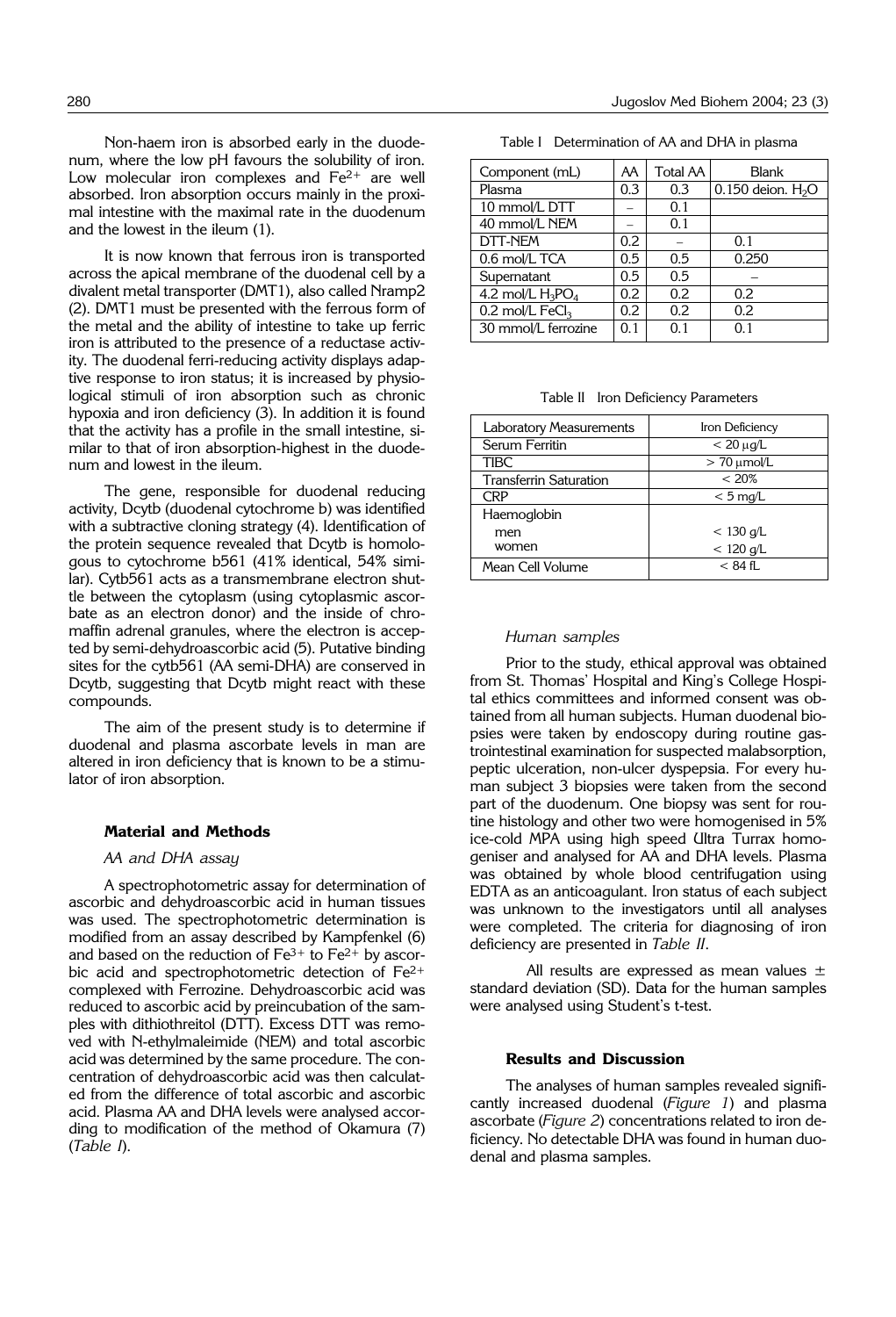

Figure 1. Duodenal ascorbate concentrations in human biopsies of normal subjects and patients with iron deficiency Data are mean values  $\pm$  SD. Statistical analysis: Student's t-test  $p < 0.001$ ,  $n = 20$ 



Figure 2. Plasma ascorbate concentrations in normal subjects and patients with iron deficiency Data are mean values  $\pm$  SD. Statistical analysis: Student's t-test  $p < 0.001$ ,  $n = 6$ 

The duodenal ascorbate concentrations in normal subjects, obtained by the spectrophotometric assay, are in full agreement to those, obtained by HPLC with electrochemical detection (8). The developed ferrozine assay could present reliable results for AA and DHA, analysed in intestinal and plasma human samples.

Ascorbic acid has long been known to enhance iron absorption from test meals (9). This effect has been ascribed to lumenal reduction and solubilization of iron. More recent work has shown that ascorbate levels are correlated with iron absorption in a range of typical American meals (10) although it seems that ascorbate is more important enhancer when meat is

absent from the diet (11). Effects of ascorbate are diminished in complex meals and over long periods of study (12). Epidemiological studies have also found correlation between ascorbate and iron stores (13). Importantly, ascorbate has its biggest effect in the absence of meat, i.e. in those circumstances where iron deficiency is most likely to occur. Structural analysis and work with cultured cells expressing Dcytb (4, 14) suggest that the intracellular electron source for this reductase is cytosolic ascorbate. This could provide one mechanism for molecular explanation of interaction between intracellular ascorbate levels and the rate of iron absorption.

One study has suggested that tissue ascorbate levels are increased in iron deficiency and they are decreased in iron overload (15). Previously, ascorbate levels have been determined in duodenum but only in normal subjects (8) and there is no information on how duodenal ascorbate alters in relation to intestinal iron absorption. Our observations are a new finding in humans, consistent with suggestion that proximal intestinal ascorbate could be involved in iron absorption as iron absorption occurs mainly in the proximal intestine (3). Human ascorbate levels changed in the same direction as change in iron absorption. This finding is consistent with our previous observations for mouse models of altered iron metabolism (iron deficiency, iron overload, hypoxia and genetic iron overload secondary to hypotransferrinaemia with chronic anaemia).

Since synthesis of AA does not occur in human tissues another origin has to be sought for the increased duodenal levels. One possibility is increased retention either from dietary sources or plasma. Another possibility is that increased dietary iron absorption leads to decreased oxidation of ascorbate. These possibilities require further investigation.

The data suggest an important role of intracellular duodenal AA in human dietary iron absorption in addition to the well known effect of ascorbate seen in previous dietary studies. The findings support ascorbate as the intracellular electron donor for Dcytb activity.

*Acknowledgement.* This study was done by financial support of IFCC (International Federation of Clinical Chemistry) – Professional Scientific Exchange Programme and the UK MRC. We are grateful to Dr. R. Thompson- St. Thomas's Hospital, London, Prof. I. Bjarnason- King's College Hospital, London and all the staff of the endoscopy units of both hospitals for provision of human samples.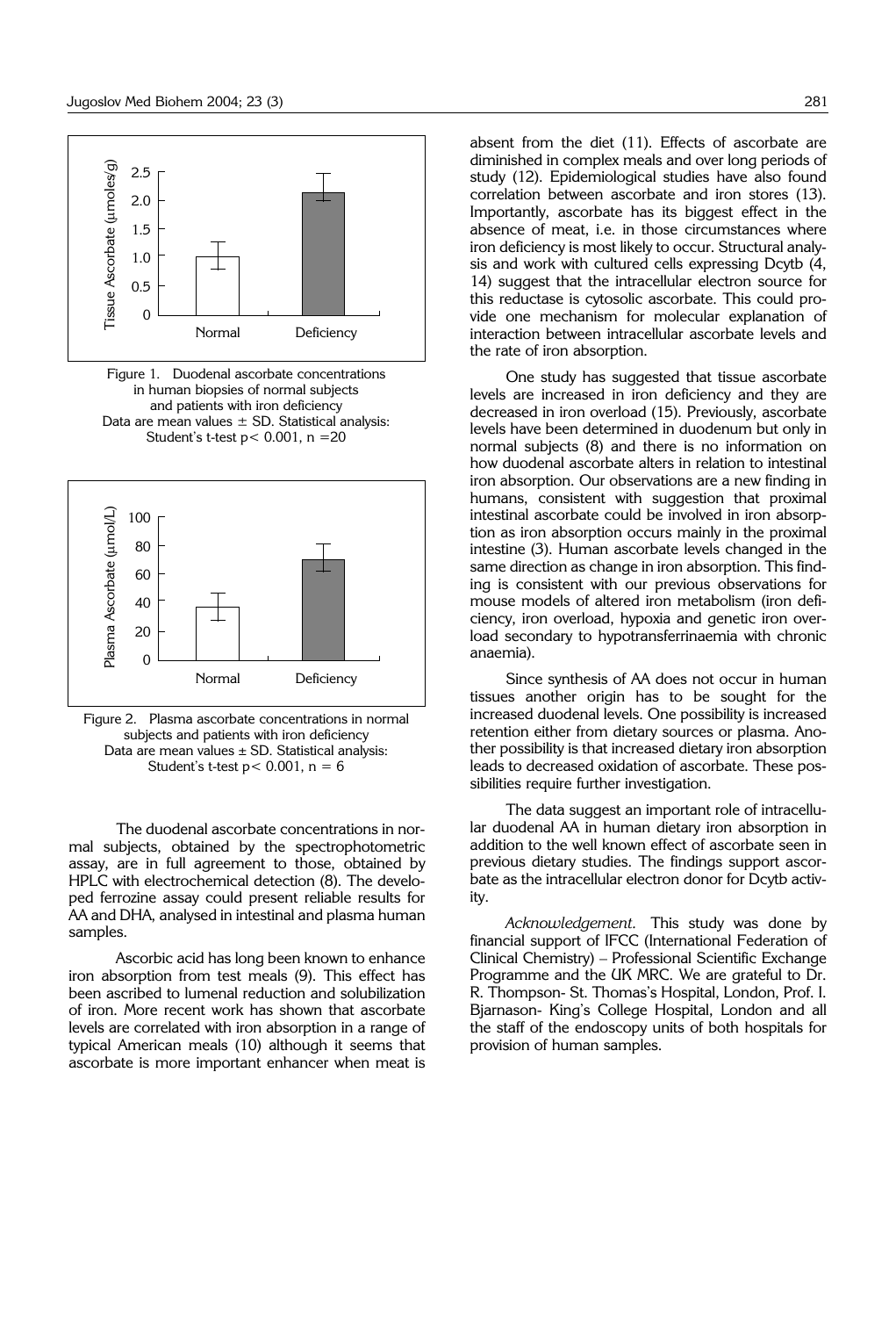# NIVOI ASKORBATA U DUODENALNOJ MUKOZI I PLAZMI PACIJENATA S DEFICITOM GVOŽĐA

*Bisera D. Atanasova1, Robert J. Simpson2, Andy C.Y. Li3, Kamen N. Tzatchev1, Timothy J. Peters <sup>4</sup>*

*1Department of Clinical Laboratory and Clinical Immunology, Medical University, 1 G. Sofiiski Street, Sofia 1431, Bulgaria*

*2Division of Life Sciences, King's College London, Franklin*-*Wilkins Building,* 

*150 Stamford Street, London SE1 9NN, UK*

*3Gastrointestinal Laboratory, Rayne Institute, St Thomas' Hospital, Lambeth Palace Rd, London SE1 7EH, UK*

*4Department of Clinical Biochemistry, King's College School of Medicine and Dentistry, Denmark Hill, London SE5 9RS, UK*

Kratak sadržaj: Gvožđe je vitalni element za skoro sve žive organizme. U sisara gvožđe se unosi preko intestinalnog epitela, primarno u duodenumu. Početni stupanj apsorpcije uključuje redukciju feri do fero jona kako u gastričnom lumenu tako i u četkastom pokrovu apikalne membrane. Reduktaznu aktivnost povećavaju faktori koji fiziološki stimulišu apsorpciju gvožđa, kako u slučaju deficita gvožđa, tako i pri hroničnoj hipoksiji. Dugo je poznato da askorbinska kiselina (Vitamin C) potstiče apsorciju gvožđa koje se unosi hranom kod ljudi što je dokazano u više nutricionih studija. Ovaj efekt je pripisan luminalnoj redukciji i solubilizaciji gvožđa. Nedavna molekularna kloniranja dudonalne reduktazne aktivnosti četkastog dela su potvrdila da askorbat može imati ulogu u određivanju brzine apsorpcije gvožđa. Ranije, koncentracije askorbata su određivane u duodenumu, i to samo kod zdravih osoba i nisu postojali dokazi kako se duodenalni askorbat menja u odnosu na intestinalnu apsorpciju gvožđa. Cilj ovih proučavanja je bio da se ispitaju nivoi askorbata u mukozi i u plazmi i dihidroksiaskorbata kod zdravih osoba i pacijenata sa deficitom gvožđa. Duodenalne biopsije su homogenizovane u 5% metafosfornoj kiselini. Nivoi tkivnog i plazmatskog askorbata su određivani spektrofotometrijski sa ferozinom. Krv je uzimana od svakog pacijenta kako bi se procenio status gvožđa. Ispitivanja humanih uzoraka su potvrdila povećanje duodenalnog (p<  $0,001$ , n = 20) i plazmatskog (p<0,001, n = 6) nivoa akskorbata u pacijenata sa deficitom gvožđa. Ovi nalazi su potvrdili značaj intracelularne uloge askorbinske kiseline u humanoj apsorpociji gvožđa koje se unosi hranom.

*Ključne reči: apsorpcija gvožđa, aktivnost duodenalne reduktaze, nivo askorbata duodenalne mukoze, nivo* askorbata u plazmi

# **References**

- 1. Raja KB, Simpson RJ, Peters TJ. Investigation of a role for reduction in ferric iron uptake by mouse duodenum (erratum published in Biochim Biophys Acta 1993, Biochim Biophys Acta 1992; 1135: 141– 46.
- 2. Gunshin H, Mackenzie B, Berger UV, Gunshin Y, Romero MF, Boron WF, Nussberger S, Gollan JL, Hediger MA. Cloning and characterization of a mammalian proton-coupled metal-ion transporter. Nature 1997; 388: 482–8.
- 3. Raja KB, Bjarnason I, Simpson RJ, Peters TJ. In vitro measurement and adaptive response of  $Fe<sup>3+</sup>$  uptake by mouse intestine. Cell Biochem Func 1987; 5: 69 –76.
- 4. McKie AT, Barrow D, Latunde-Dada GO, Rolfs A, Sager G, Mudaly E, Mudaly M, Richardson C, Barlow D, Bomford A, Peters TJ, Raja KB, Shirali S, Hediger MA, Farzaneh F, Simpson RJ. An iron-regulated ferric reductase associated with the absorption of dietary iron. Science 2001; 291: 1755– 9.
- 5. Okuyama E, Yamamoto R, Ichikawa Y, Tsubaki M. Structural basis for the electron transfer across the chromaffin vesicle membranes catalyzed by cytochrome b561: analyses of cDNA nucleotide sequences and visible absorption spectra. Biochim Biophys Acta 1998; 1383: 269.
- 6. Kampfenkel K, Montagu MV, Inze D. Extraction and determination of Ascorbate and Dehydroascorbate from plant tissues. Anal Biochem 1995; 225: 165 –7.
- 7. Okamura M. An improved method for determination of L-ascorbic and L-dehydroascorbic acid in blood plasma. Clin Chim Acta 1980; 103: 259 –68.
- 8. Waring AJ, Drake IM, Schorah CJ, White KL, Lynch DA, Axon AT, Dixon MF. Ascorbic acid and total vitamin C concentration in plasma, gastric juice and gastrointestinal mucosa: effects of gastritis and oral supplementation, Gut, 1996; 38: 171-6.
- 9. Lynch SR, Cook JD. Interaction of vitamin C and iron. Ann. New York Acad. Sci 1980; 355: 32– 44.
- 10. Reddy MB, Hurrell RF, Cook JD. Estimation of nonheme-iron bioavailability from meal composition. Am J Clin Nutr 2000; 71: 937– 43.
- 11. Hallberg L, Brune M, Rossander L. Iron absorption in man: ascorbic acid and dose-dependent inhibition by phytate. Am J Clin Nutr 1989; 49: 140–4.
- 12. Cook JD, Reddy MB. Effect of ascorbic acid intake on nonheme-iron absorption from a complete diet. Am J Clin Nutr 2001; 73: 93–8.
- 13. Fleming DJ, Jacques PF, Dallal GE et al. Dietary deter-